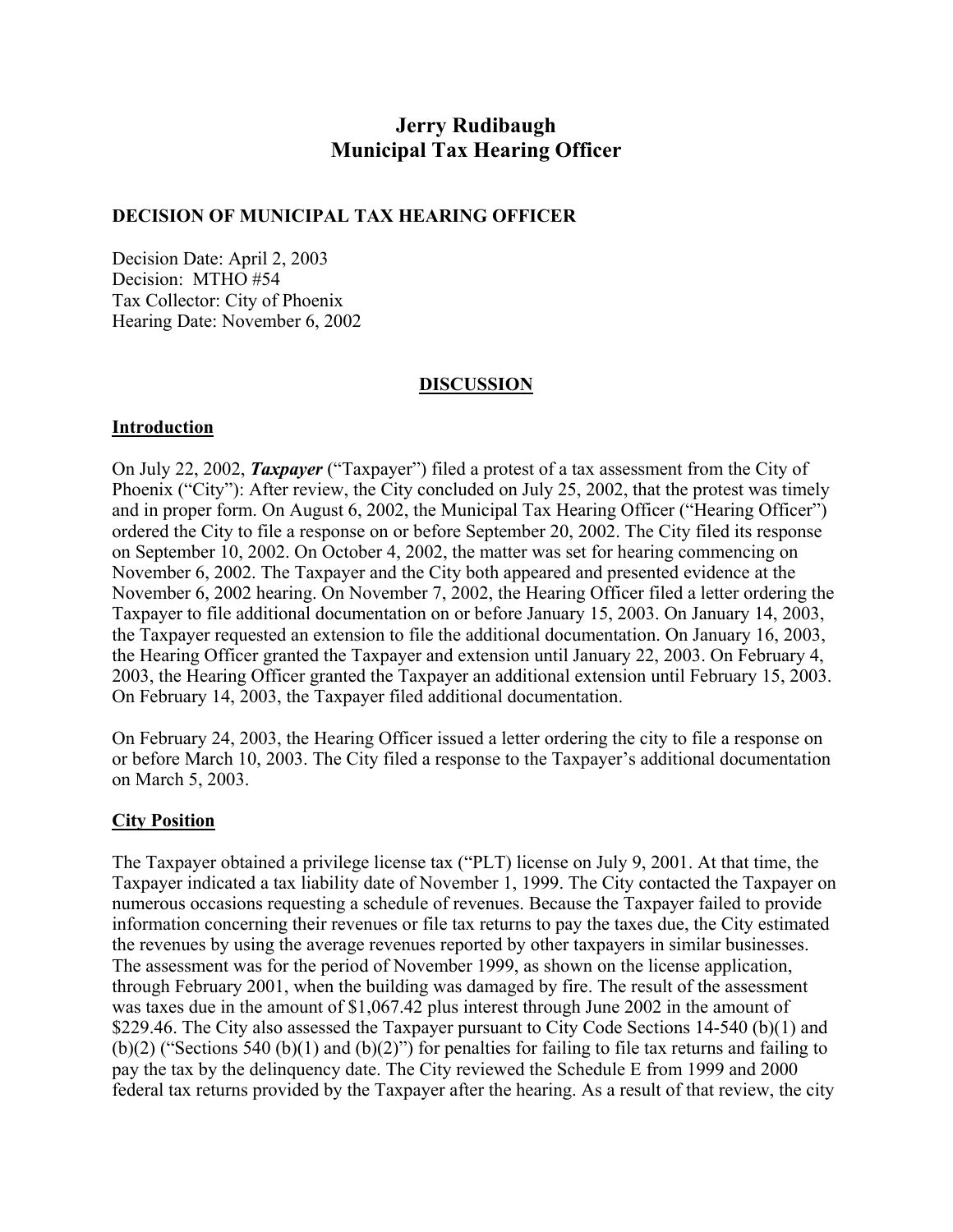revised the assessment in the amount of taxes due of \$58.66, with interest of \$22.05 through February 2003, and penalties totaling \$14.66.

#### **Taxpayer Position**

The Taxpayer asserted that he purchased a thirteen unit apartment building on October 12, 1999. According to the Taxpayer, there were initially some tenants in the building, which the Taxpayer had evicted in order to renovate the property. The Taxpayer estimated that he received approximately \$4,500.00 of rent money from the units prior to evicting the tenants. Subsequently, the Taxpayer began the renovation of the apartment building but there was an arson fire in May of 2001 that severely damaged the building. Because of the condition of the building, the City requested the Taxpayer tear down the remainder of the building, which the Taxpayer did within a month of the request. After the hearing, the taxpayer submitted Federal Tax Schedule E's ("Schedule E's") for 1999 and 2000 showing rental income for the apartment building for 1999 and 2000 of \$4,190.00 and zero dollars, respectively.

## **ANALYSIS**

The Taxpayer had taxable rental income commencing on November 1,1999 pursuant to City Code Section 14-445 ("Section 445"). Further City Code Section 14-350 ("Section 350") requires the taxpayer to keep and preserve adequate records. Since the Taxpayer failed to provide the City with requested records, the City was authorized to make a reasonable estimate of the taxable revenues of the Taxpayer. Further, the City's method of utilizing the average revenues of similar business was reasonable without any documentation from the Taxpayer. It was also reasonable for the City to revise its assessment after receiving documentation from the Taxpayer after the hearing. Accordingly, the Taxpayer's protest should be granted consistent with the City's March 5, 2003 revised assessment.

## **FINDINGS OF FACT**

- 1. On July 22, 2002, the Taxpayer filed a protest of a tax assessment from the City.
- 2. After review, the City concluded on July 25, 2002 that the protest was timely and in the proper form.
- 3. On August 6, 2002, the Hearing Officer ordered the City to file a response on or before September 20, 2002.
- 4. The City filed its response on September 10, 2002.
- 5. On October 4, 2002, the matter was set for hearing commencing on November 6, 2002.
- 6. The Taxpayer and the City both appeared and presented evidence at the November 6, 2002 hearing.
- 7. On November 7, 2002 the Hearing Officer filed a letter ordering the Taxpayer to file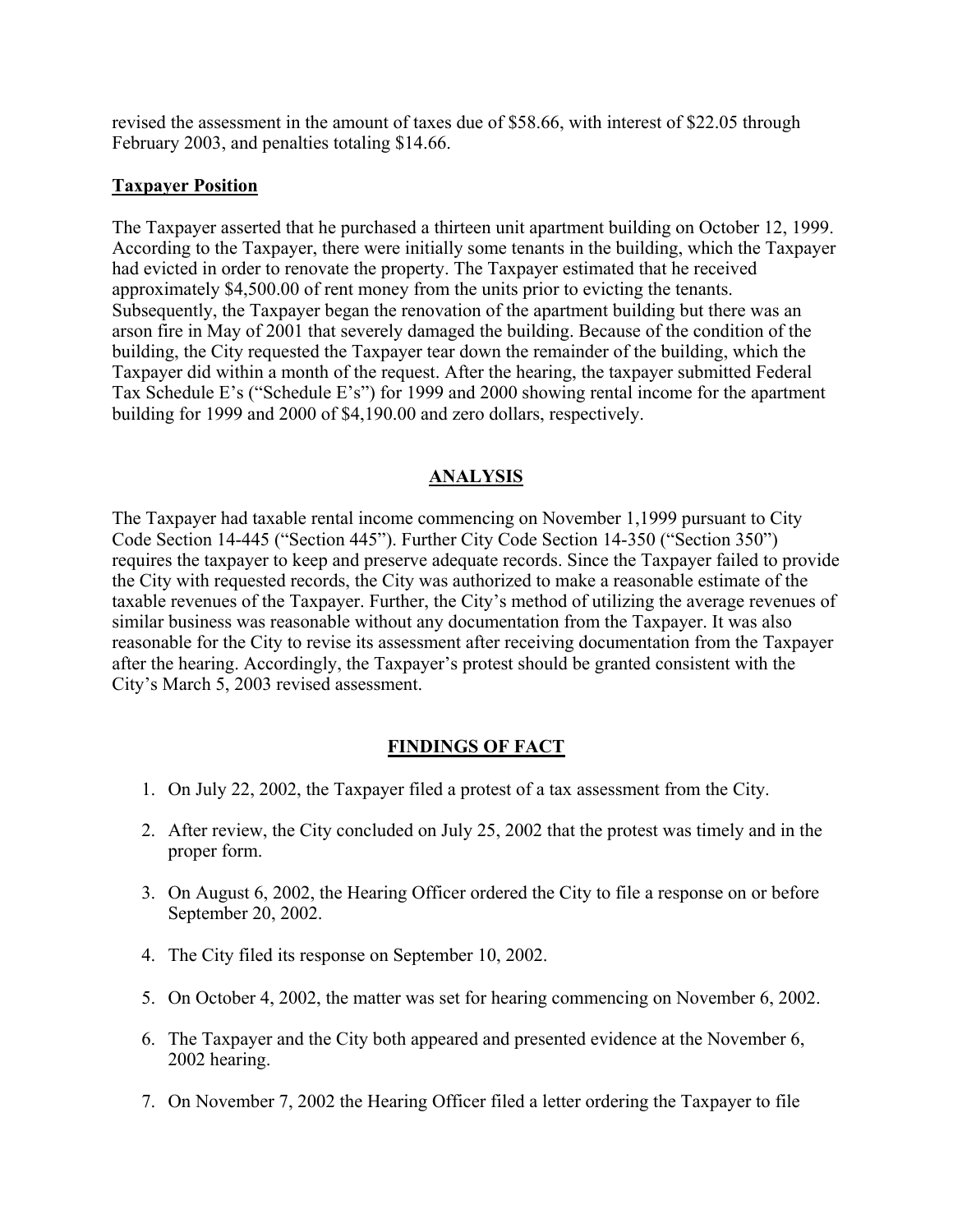additional documentation on or before January 15, 2003.

- 8. On January 14, 2003, the Taxpayer requested an extension to file the additional documentation.
- 9. On January 16, 2003, the Hearing Officer granted the Taxpayer an extension until January 22,2003.
- 10. On February 4, 2003, the Hearing Officer granted the Taxpayer an additional extension until February 15, 2003.
- 11. On February 14,2003, the Taxpayer filed additional documentation.
- 12. On February 24, 2003, the Hearing Officer issued a letter ordering the City to file a response on or before March 10, 2003.
- 13. The City filed a response to the Taxpayer's additional documentation on March 5, 2003.
- 14. The Taxpayer purchased a thirteen unit apartment building on October 12, 1999.
- 15. Initially, there were some tenants in the building which the Taxpayer had evicted in order to renovate the property
- 16. Subsequently, the Taxpayer began renovation of the apartment building but there was an arson fire in May of 2001 that severely damaged the building.
- 17. While the Taxpayer started receiving rental income in November of 1999, the Taxpayer did not obtain a PLT license until July 9, 2001.
- 18. The City contacted the Taxpayer on numerous occasions requesting a schedule of revenues.
- 19. Because the Taxpayer failed to provide information concerning their revenues or file tax returns to-pay the taxes due, the City estimated the revenues by using the average revenues by other Taxpayers in similar businesses.
- 20. The result of the assessment was taxes due in the amount of \$1,067.42 plus interest through June 2002 in the amount of \$229.46.
- 21. The city also assessed the Taxpayer for penalties pursuant to Sections 540 (b)(1) and  $(b)(2)$ .
- 22. After the hearing, the Taxpayer submitted Schedule E's showing rental income for the apartment buildings for 1999 and 2000 of \$4,190.00 and zero dollars, respectively.
- 23. The City reviewed the Schedule B's provided by the Taxpayer and agreed to accept them as being representative of the rental income for 1999 and 2000.